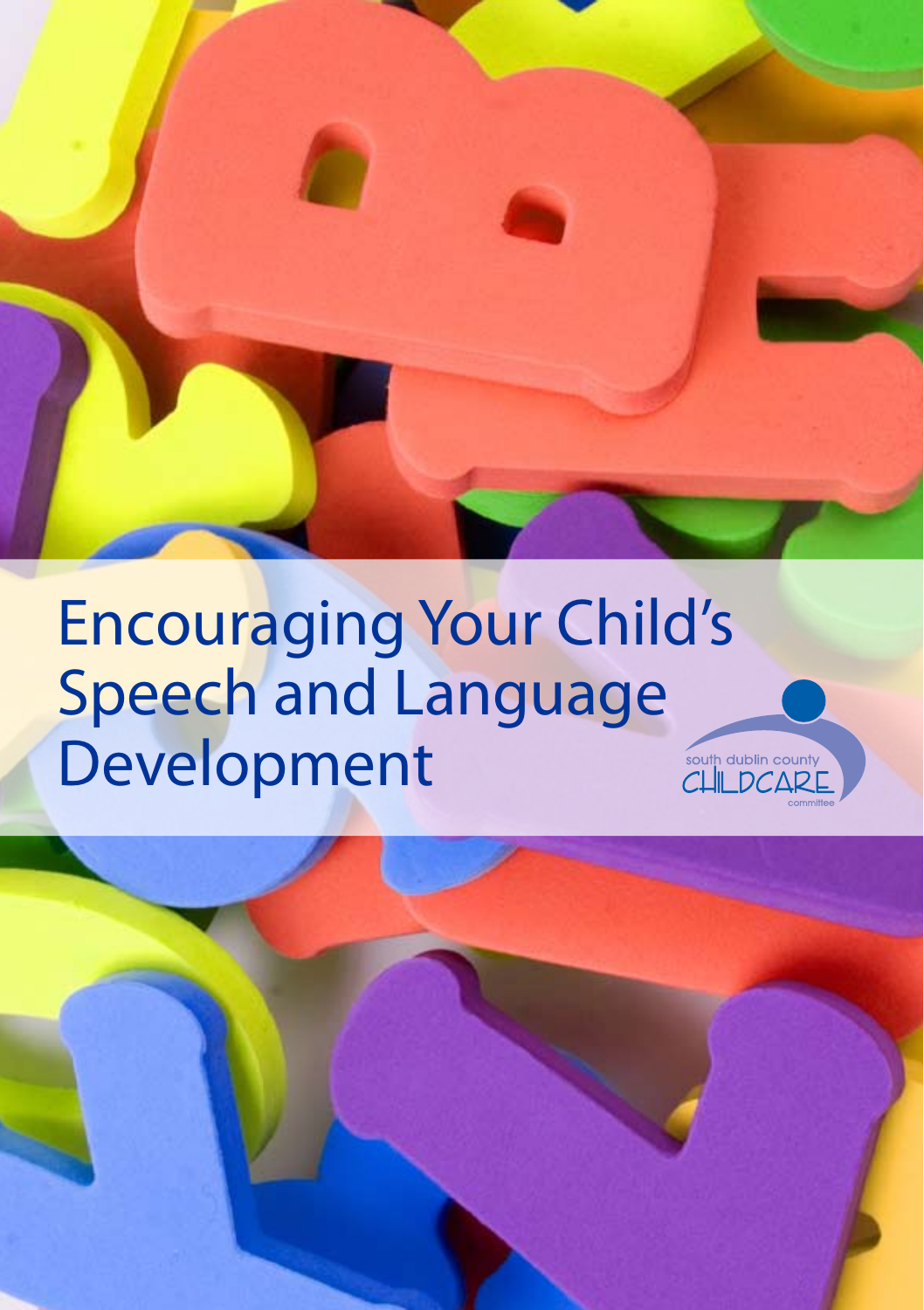# Speech and Language Milestones for Your Preschooler



 his booklet provides information on what most children should be able to do within certain age ranges and how you can help them to develop their speech and language skills. While it's true that every child does develop at their own pace, it helps to be informed on how children's speech and language develop,

to either put your mind at rest, or help you decide to ask for assistance.



### Between the age of 2-3 years:

#### **Listening and Understanding Talking**

\* Enjoys listening to stories for longer and longer periods of time

Uses some pronouns, but not always correctly (you, me, I)

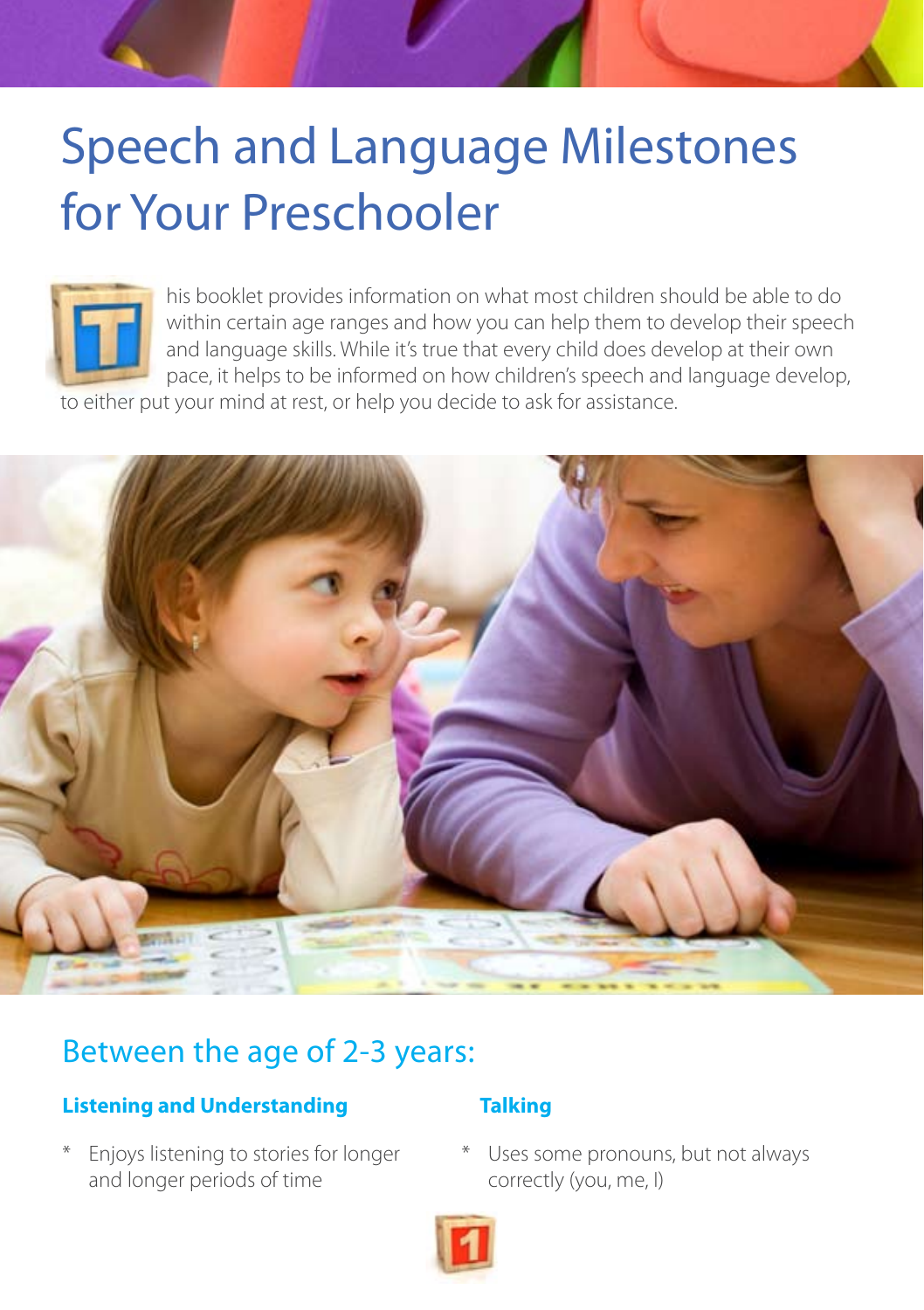- \* Follows requests with more than 1 direction (eg., "Get your plate and put it on the table").
- \* Starts to understand some opposites (big-little, up-down, stop-go).
- \* Points to pictures and objects in books and when you ask them to.
- \* Understands some body parts (ear, hair, toes).
- \* Answers simple **Where** and **Who** questions (Where's daddy? Who is that?).
- \* Understands some prepositions like **on** and **in.**
- \* Understands between 500-900 words.
- Uses between 200-500 words.
- Starts to use regular plurals (ex., blocks, doggies).
- Parents should understand about 50-75% of their child's speech.
- \* Child may have trouble with sounds, s, f, sh, j, th, r, l and with 2 sounds together (ex., br, gr, st, sk, etc).
- Requests items by name.
- Names common pictures and objects.
- Asks **where** and **what** questions.
- Uses negative phrases (ex., no want, no bed, etc).
- Puts 2 to 3 words together (ex., More juice mammy).

## Between the age of 3 - 4 years:

### **Listening and Understanding Talking**

- Understands some time concepts like day, tonight, yesterday.
- \* Understands about 1200-2000 words.
- \* Answers simple **Who, What, Where** and **Why** questions.
- \* Understands more opposites.
- \* Understands more challenging body parts (thumb, eyebrow).
- \* Follows 3 part directions (ex., Put the cup on the table, the ball on the floor and sit down).
- \* Understands functions of objects (ex., What do you use to brush your teeth?).
- \* Understands descriptive concepts (hairy, stinky, empty).

- \* Parents should understand 75-100% of their child's speech.
- Child may still have difficulty with sh, th, r, j.
- \* Child may substitute 'w' for 'r' and 'l' (child says 'weg' for 'leg').
- \* Child may still have difficulty with 2 sounds together and may not say all the sylables in a word (child says 'bella' for 'umbrella').
- Puts 4-5 words together (ex., Mammy look at the train).
- \* Have some grammatical errors (ex., I goed to the shop).
- Names at least one colour correctly.
- \* Uses between 800-1500 words.
- \* Can ask and answer simple **Who**, **What**, **Where** questions.
- Uses 'is', 'are' and 'am'.
- May start to use some irregular plurals (ex., sheep, mice).
- Starts to use possessives (ex., daddy's dinner).

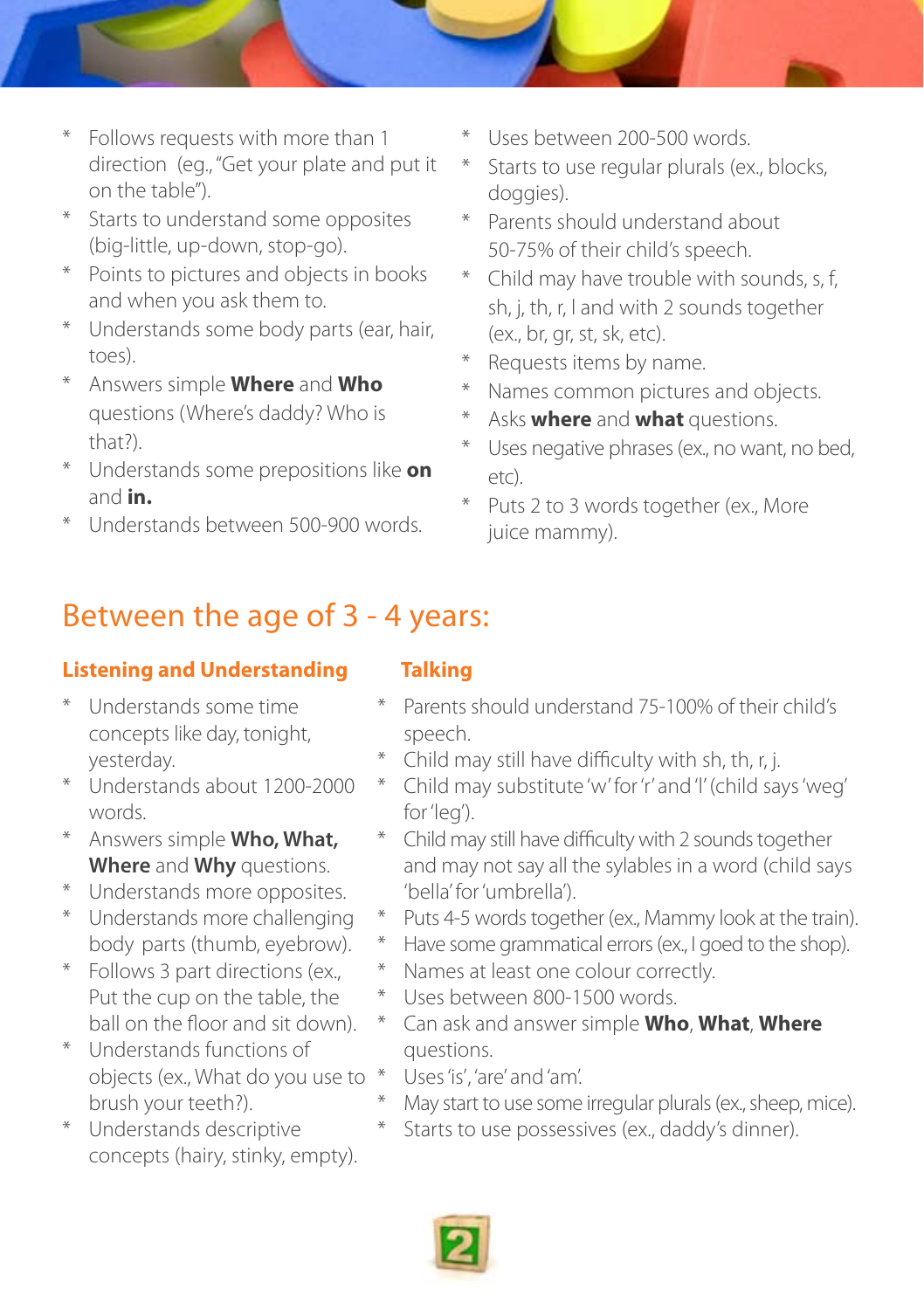## Between the age of 4-5 years:

#### **Listening and Understanding Talking**

- \* Identifies 3-4 colours.
- \* Understands about 2000-2800 words.
- \* Identifies simple shapes.
- \* Pays attention to stories and answers questions about them.
- \* Can follow longer and longer instructions.
- \* Understands prepositions (in, on, under, next to, on top).
- \* Understands more time concepts like morning, afternoon, night time.
- \* Understands sequential concepts (first, then, last).
- \* Understands relational differences (big, bigger, biggest).

- Parents should understand all of their child's speech.
- Child may still substitute 'w' for 'r' and 'l'.
- Uses between 1500-2000+ words.
- Uses sentences between 4-8 words.
- \* Sentences are almost grammatically correct.
- Uses 'his', 'hers' and 'myself' pronouns.
- \* Counts to 10.
- Retells a story and sticks to the topic.
- May still have difficulty with sounds r, sh.
- Says rhyming words.
- Names some letters and numbers.



 ou are your child's first teacher and you know your baby better than anyone else. If you are ever concerned for their development, always seek professional advice. It is better to be told that your child is fine than to hold off on listening to your gut instinct when there may be a communication delay. The earlier

a speech and language need is identified, the earlier help can be sought out. The earlier help is attained, the better the outcomes for your child.

#### If you are concerned with your child's speech and language development, do not hesitate to ask a professional for help. Contact either

- Your local Health Centre for a speech and language therapy referral
- Your GP
- Your Public Health Nurse

Remember, you know your child best! If you are concerned, it's better to ask for help than to 'wait and see.'

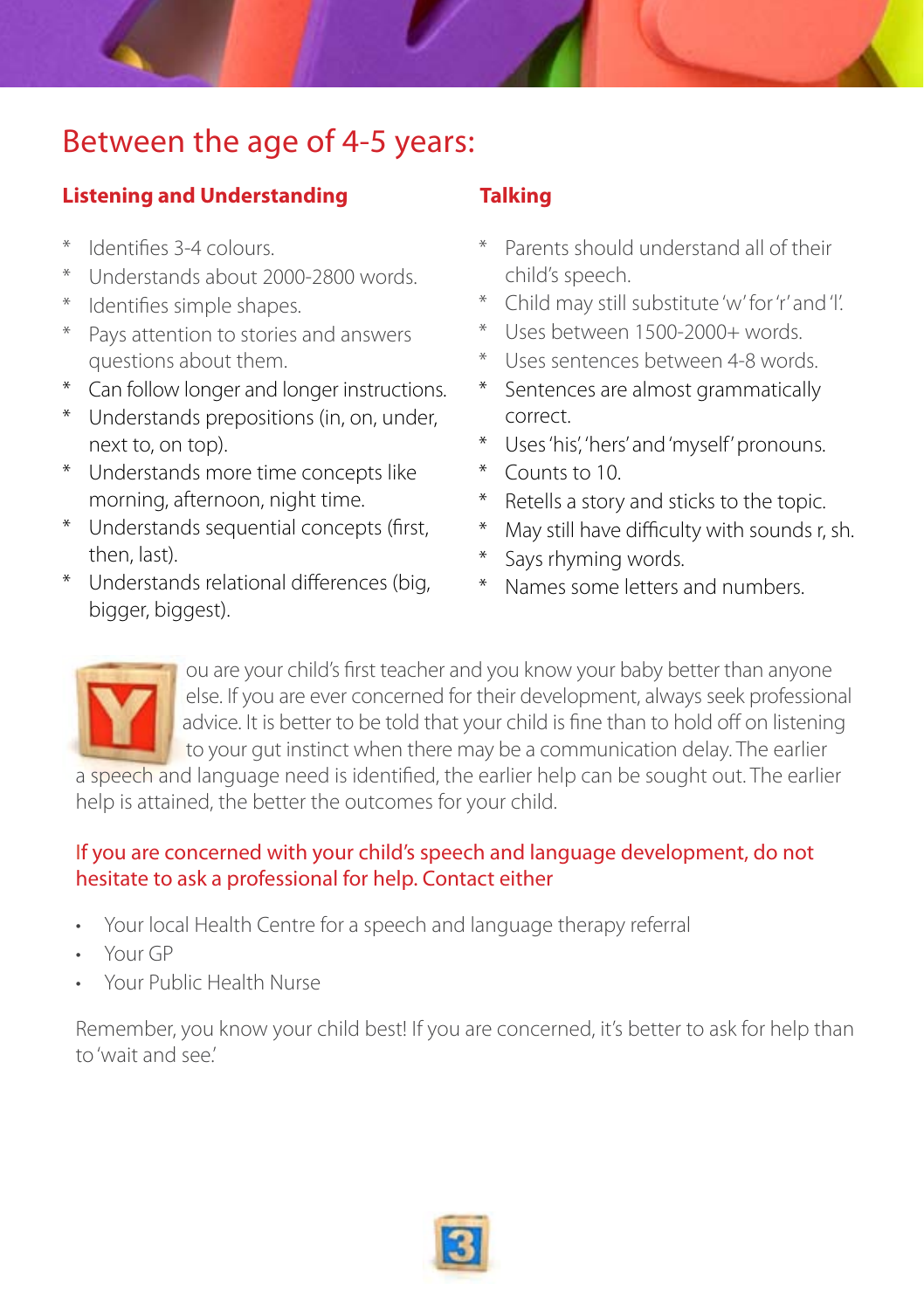# Helping Your Child Develop Their Speech and Language Skills



 arents are the first teachers a child will ever have. Children love spending time with their parents and learn SO much from those they are closest to. Here are some simple things you can do with your child to encourage their speech and language development.

## Between the age of 2-3 years:

- \* Use clear speech that your child can copy.
- \* Show you are interested in what your child says by expanding. If your child says "cup empty," you may say back, "Oh no! Your cup is empty!".
- \* If you don't understand what your child says, ask them to repeat what they said. For example, "I know you want cereal. Tell me again which cereal you want?".
- \* Read books that have simple sentences. This is a great way to expand their vocabulary!
- \* While you are out and about with your child, point to and label everything!
- \* Go through family albums and name the people and what they are doing. For example, "That's mammy! Mammy is jumping!".
- \* Talk to your child about what objects are for. For example, "It's your toothbrush! We can brush your teeth".
- \* Give your child choices of objects or activities. For example, "Do you want milk or juice? ". Or, "Will we read a book or play dollies?" Pause to allow your child to answer and praise your child for making a choice.
- \* Sing fun songs with your child that require hand and body movements, like "Twinkle Twinkle Little Star" , "Head, Shoulders, Knees and Toes".
- \* Ask your child simple '"yes/no" questions, like "Are you a girl?" or "Is that your juice?".
- \* Put a bunch of your child's toys in a basket or box. Take them out with your child, label them and help your child to put them into categories (ex., animals, dolls, bricks, etc).
- \* Give your child crayons and paper, or finger paints and encourage them to make marks on the paper. Draw pictures and label them for your child.
- \* Make sure you have your child's attention before speaking to them.
- \* Play 'games' that require you to be face-to-face with your child, like "Row, Row, Row Your Boat" or Pattycake.
- \* Limit the amount of time your child watches telly.

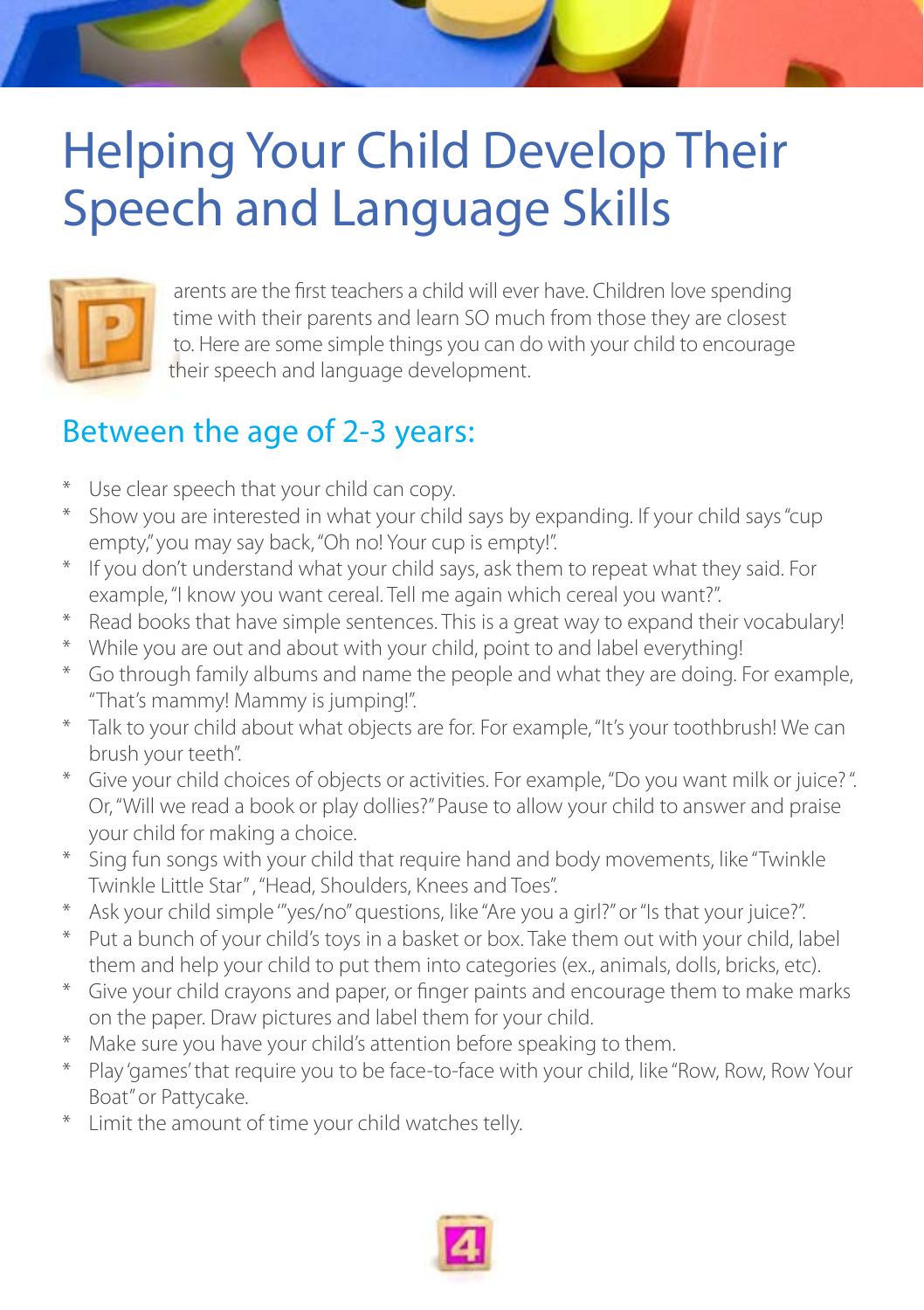## Between the age of 3-4 years:

- Ask your child more difficult questions. For example, "What do you brush your teeth with?".
- Read books together with a more detailed story line. Talk about the story with your child and encourage your child to act out the story with you, using dress up and props!
- Sort pictures or objects into categories, but then add something to a category that doesn't belong and see if your child can find the odd one out.
- Continue to build your child's vocabulary and length of sentences by reading books and singing fun songs.
- Always talk about what you are doing and HOW you are doing it. Pause after describing something and allow your child to comment too.
- Rhymes are important for children to learn. Sing songs with loads of rhymes (ex., Jack and Jill) frequently with your child. Then, once they know the song/nursery rhyme, take pauses to allow your child to fill in the blank. For example, "Jack and Jill went up the…".
- Encourage your child to clap to the beat of songs and to copy patterns that you clap and stomp.
- Play with your child with pretend play toys (ex., doll houses, tea sets, farm houses, doctor sets, etc). Encourage your child to 'act out' scenarios with the toys. For example, feed a dolly, burp the dolly, change her nappy and put the dolly to bed.
- Give your child crayons and paper and write out their name for them. Encourage them to 'pretend' to write on the paper and to draw pictures.
- If your child mispronounces a word, repeat the word how it should be said without telling them they are wrong. For example, if your child says, "Look! A tat!!" You might say, "Wow! A cat! A big, stripy cat!".

# Between the age of 4-5 years:

- Talk with your child about the order of events. Talk about what you two are doing together using words like, "first, next and last".
- Describe things to your child and see if they can guess what you are talking about.
- When reading to your child, follow along with the text with your finger.
- Encourage your child to write/draw with a variety of writing tools, like crayons, markers, chalk, or even their finger in shaving foam on the table.
- Play Simon Says with your child.
- Encourage your child to help with daily activities and chores ("Put the forks, spoons and knives on the table please"). This not only makes them feel helpful, but they learn directions. Make sure to praise your child for helping.

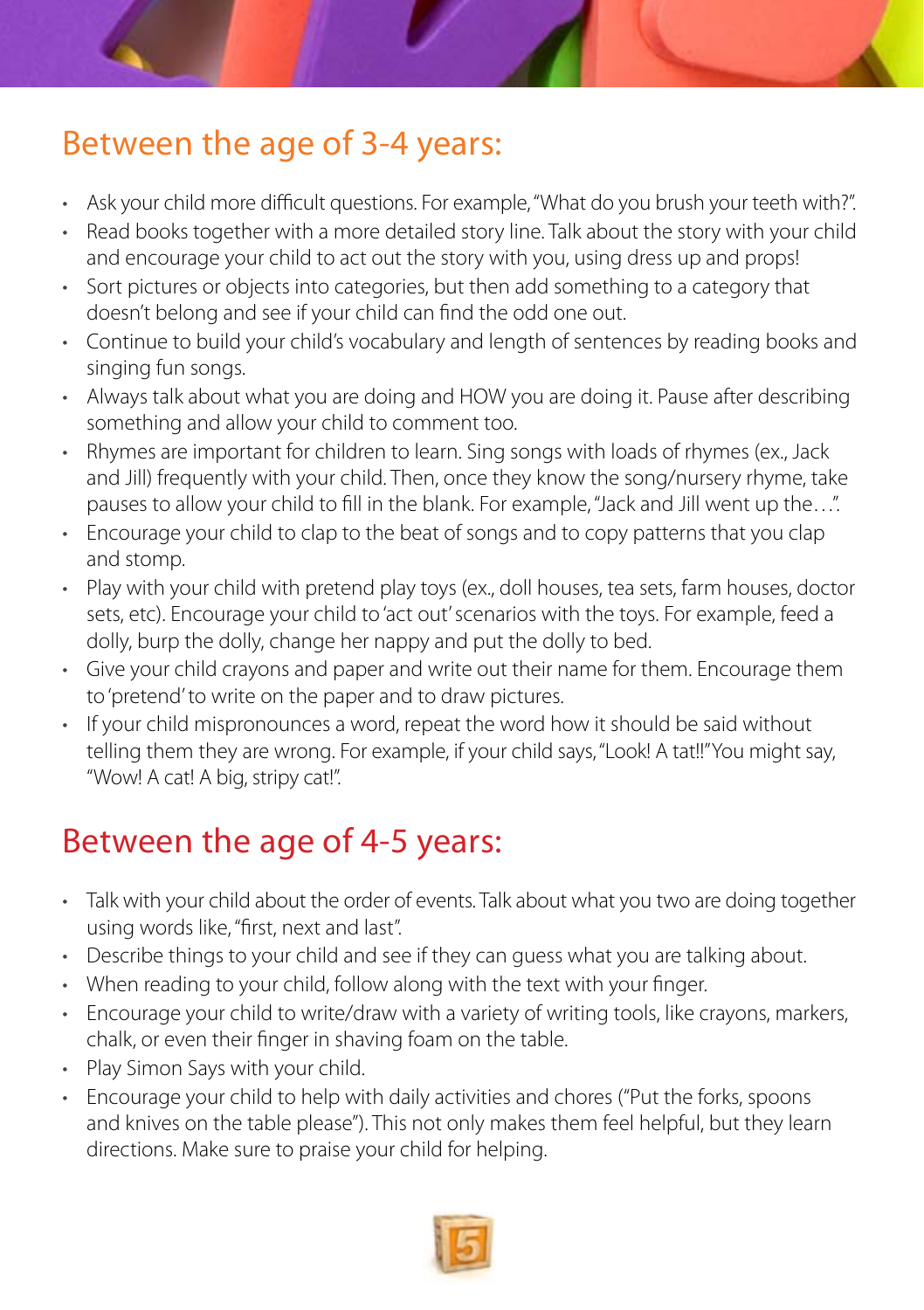

- Point out to your child things that are similar and/or different. Talk to your child about WHY things are different.
- Encourage your child to act out social routines and activities using props and dress up. For example, going to the doctor, teacher and pupils, going to the shop, etc.
- Play age appropriate board games with your child, like "Snakes and Ladders" or "Funny Face."
- Encourage your child to give YOU directions that you then follow. If you do it wrong, let them tell you how to fix it.
- Encourage your child to recognise the letters in their name when you are out and about. For example, if your child has an 's' in their name and you pass a STOP sign, you might say, "Look Jessica! Look at the 's' in that STOP sign. There's an 's' in Jessica too!".
- Play with words with your child. Make funny rhymes with words (ex., finger, binger, dinger, linger, etc).
- When reading with your child, see if they can guess what's on the next page by saying, "what do you think happens next?".